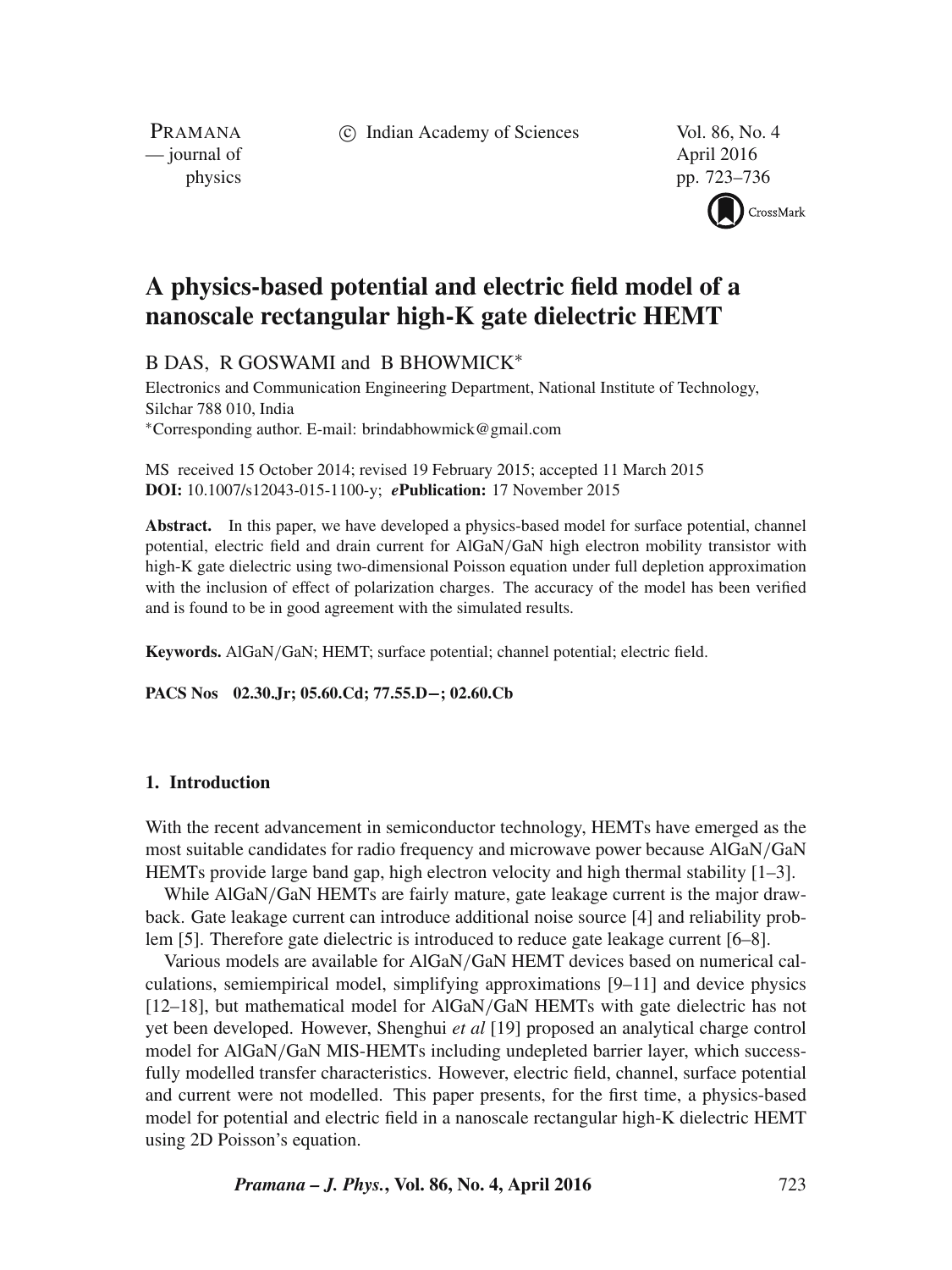#### **2. Device structure**

In this work, along with AlGaN cap layer [20], gate dielectric has been introduced under rectangular metal gate, extended from source to drain.

The 2D schematic of HEMT is shown in figure 1. It consists of SiC substrate, an AlN nucleation layer between undoped GaN and SiC, an n-doped AlGaN barrier layer of thickness  $d_a = 25$  nm and doping concentration  $N_d = 4 \times 10^{18}$  cm<sup>-3</sup>, an undoped AlGaN cap layer of thickness  $d_c = 5$  nm, an undoped AlGaN layer of thickness  $d_s = 5$ nm between GaN and AlGaN and hafnium oxide  $(HfO<sub>2</sub>)$  as high-K gate dielectric having thickness  $t_{ox} = 10$  nm and permittivity  $\varepsilon_{ox} = 22$  under the metal gate. Gate metal used is tantalum nitride (work function  $= 4.8$  eV). Source and drain regions are modelled as heavily doped regions with concentration  $N_{d+} = 10^{22}$  cm<sup>-3</sup>. Here, gate to drain and source spacing is kept constant at  $L_{GD} = L_{GS} = 30$  nm. The total length of the device is 240 nm. At  $y = 0$ , it is bounded by interface with the gate dielectric and on the lower side, it is bounded by the heterointerface at  $y = d = d_c + d_a + d_s$ .

#### **3. Model formulation**

To develop a model, we consider three regions in the channel where Regions I and III consist of regions which are not under gate metal and Region II consists of region under gate metal (marked in figure 1). The analytical model for the proposed device has been derived by solving 2D Poisson's equation in the three regions respectively. While deriving the model for the proposed device, we have assumed uniform impurity concentration and considered that the regions are fully depleted (table 1).

The 2D Poisson equation is given by

$$
\frac{d^2\phi(x, y)}{dx^2} + \frac{d^2\phi(x, y)}{dy^2} = -\frac{qN_d}{\varepsilon}, \quad \text{for } 0 \le x \le L_3,
$$
 (1)

where  $\phi(x, y)$  is the potential at any point in the channel and q is the electronic charge. Solution of (1) is given by considering parabolic approximation of the potential, given by

$$
\phi(x, y) = \phi_a(x) + C_1(x)y + C_2(x)y^2,
$$
\n(2)

where  $\phi_a(x)$  is the surface potential,  $C_1(x)$  and  $C_2(x)$  are arbitrary coefficients.



**Figure 1.** Two-dimensional schematic of AlGaN/GaN HEMT.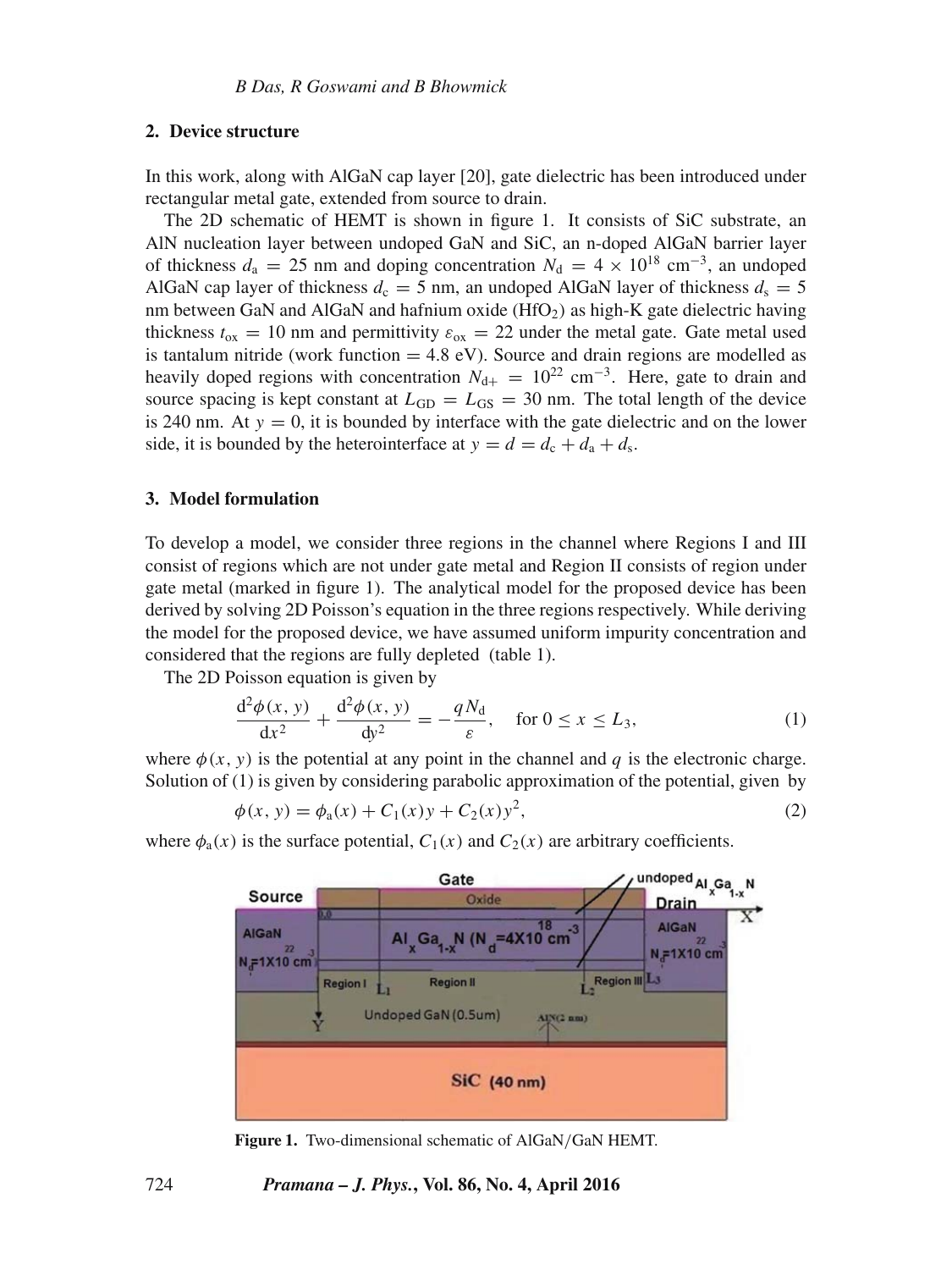*Nanoscale rectangular high-K gate dielectric HEMT*

| Symbols                                                     | Physical meaning/values                                                        |
|-------------------------------------------------------------|--------------------------------------------------------------------------------|
| $\varepsilon_a$                                             | Dielectric constant of AlGaN $9(m) + 9.5(1 - m)$                               |
| ε                                                           | Permittivity of AlGaN, $\varepsilon = \varepsilon_0 \varepsilon_a$             |
| q                                                           | Charge of electron, 1.6e-19 C                                                  |
| $\sigma_{\text{po}}$                                        | Polarization charge at the heterointerface                                     |
| $n_{\rm s}^{\rm I}$                                         | Density of 2DEG in Regions I and III                                           |
| $n_{\rm s}^{\rm II}$                                        | Density of 2DEG in Region II                                                   |
| $E_{\text{int1}}$ , $E_{\text{int2}}$ and $E_{\text{int3}}$ | Vertical electric field at the heterointerface of Regions I, II and III        |
| $V_{ds}$                                                    | Drain-to-source voltage                                                        |
| $V_{\rm bi}$                                                | Built-in voltage                                                               |
| $V_{\rm gs}$                                                | Gate-to-source voltage                                                         |
| $V_{\rm FB}$                                                | Flat band voltage                                                              |
| $\phi_{\rm m}$                                              | Work function of the metal                                                     |
| $\chi_{a}(Al_{m}Ga_{1-m}N)$                                 | Electron affinity of AlGaN given by $1.6m + 3.4(1 - m)$                        |
| $E_{\rm g}(\text{Al}_m\text{Ga}_{1-m}\text{N})$             | Band gap of AlGaN given by $6.2m + 3.47(1 - m)$                                |
| D                                                           | Density of states $1e18 \text{ m}^{-2} \text{ V}^{-1}$                         |
| $V_{\text{th}}$                                             | Threshold voltage                                                              |
| $\gamma$ <sub>0</sub>                                       | Experimentally determined parameters 2.12e-12                                  |
| $P_{\text{spontaneous}}(Al_mGa_{1-m}N)$                     | $(-0.052m - 0.029)$ C m <sup>-2</sup> [21]                                     |
| $P_{\text{sponat nous}}(\text{GaN})$                        | $-0.029$ C m <sup>-2</sup> [21]                                                |
| $C_{13}(m)$                                                 | $5m + 103$ GPa [21]                                                            |
| $C_{33}(m)$                                                 | $-32m + 405$ GPa [21]                                                          |
| a(m)                                                        | $(-0.077m + 3.189)e-10m$ [21]                                                  |
| $E_{31}(m)$                                                 | $-0.11m - 0.49$ C m <sup>-2</sup> [21]                                         |
| $e_{33}(m)$                                                 | $0.73m + 0.73$ C m <sup>-2</sup> [21]                                          |
| T                                                           | Temperature, 300 K                                                             |
| $\boldsymbol{k}$                                            | Boltzmann constant, 1.38e-23 m <sup>2</sup> kg s <sup>-2</sup> K <sup>-1</sup> |

**Table 1.** Symbols used.

Here the channel is under three regions, where Poisson's equation will be solved simultaneously, assuming the solution as given by (2) and is

$$
\phi_1(x, y) = \phi_{a1}(x) + C_1(x)y + C_2(x)y^2, \quad \text{for } 0 \le x \le L_1,
$$
 (3)

$$
\phi_2(x, y) = \phi_{a2}(x) + C_3(x)y + C_4(x)y^2, \quad \text{for } L_1 \le x \le L_2,
$$
 (4)

$$
\phi_3(x, y) = \phi_{a3}(x) + C_5(x)y + C_6(x)y^2, \quad \text{for } L_2 \le x \le L_3,
$$
 (5)

where  $\phi_1(x, y), \phi_2(x, y)$  and  $\phi_3(x, y)$  are the potentials at any point under Regions I, II and III and  $\phi_{a1}(x)$ ,  $\phi_{a2}(x)$  and  $\phi_{a3}(x)$  are the surface potentials under Regions I, II and III.

The Poisson's equation is solved separately for the three regions [19] using the following boundary condition:

$$
\left. \frac{d\phi_1(x, y)}{dy} \right|_{y=0} = \frac{\varepsilon_{ox}}{\varepsilon_a} \frac{\phi_{a1}(x) - V_{gs1}}{t_{ox}},
$$
\n(6)

*Pramana – J. Phys.***, Vol. 86, No. 4, April 2016** 725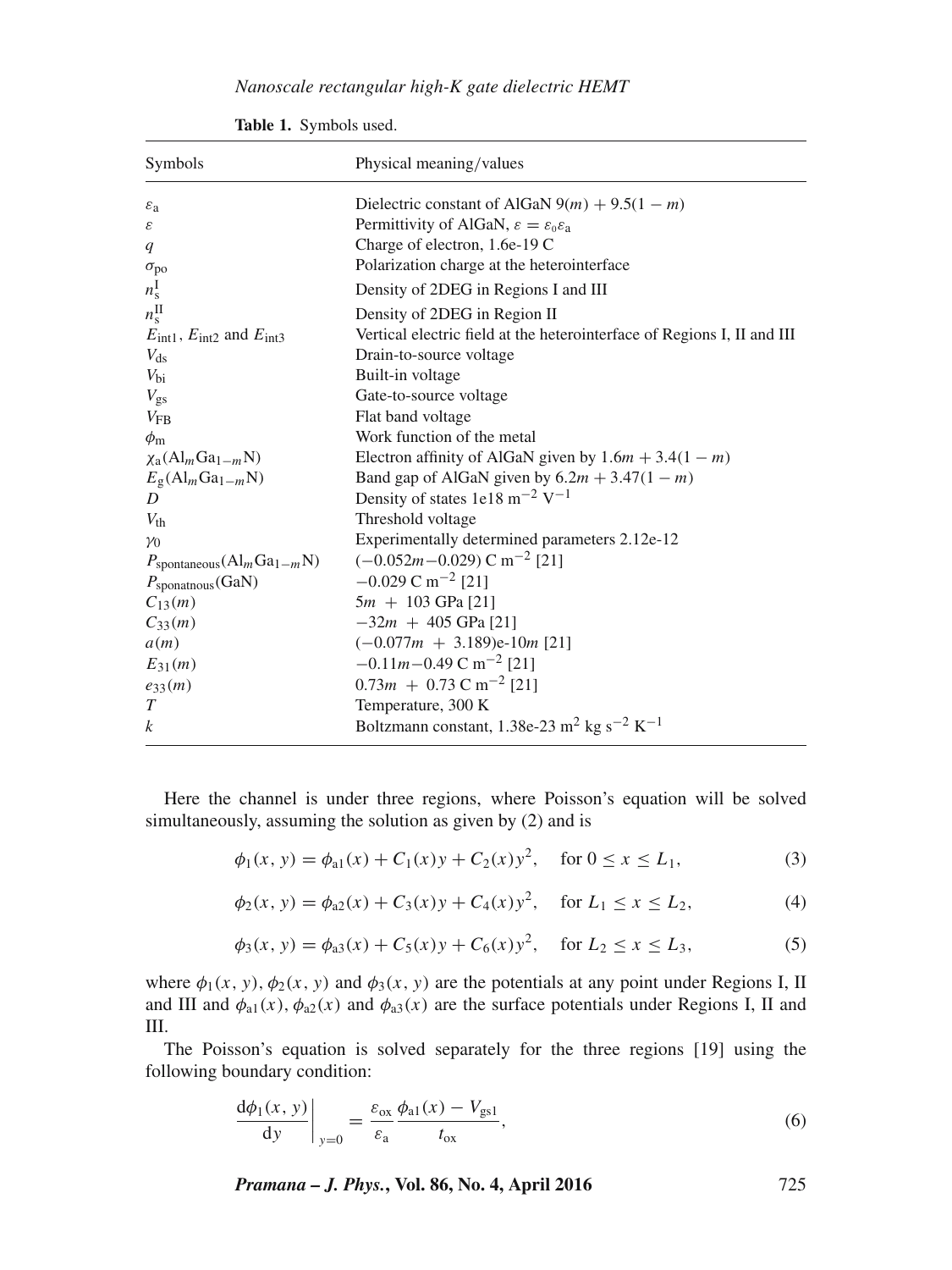$$
\left. \frac{d\phi_1(x, y)}{dy} \right|_{y=d} = \frac{-(\sigma_{\text{po}} - n_s^{\text{I}})q}{\varepsilon} = -E_{\text{int1}}.\tag{7}
$$

$$
\left. \frac{\mathrm{d}\phi_2\left(x,\,y\right)}{\mathrm{d}y} \right|_{y=0} = \frac{\varepsilon_{\text{ox}}}{\varepsilon_{\text{a}}} \frac{\phi_{\text{a}2}(x) - V_{\text{gs}1}}{t_{\text{ox}}},\tag{8}
$$

$$
\left. \frac{\mathrm{d}\phi_2\left(x,\,y\right)}{\mathrm{d}y} \right|_{y=d} = \frac{-\left(\sigma_{\text{po}} - n_{\text{s}}^{\text{II}}\right)q}{\varepsilon} = -E_{\text{int2}},\tag{9}
$$

$$
\left. \frac{d\phi_3(x, y)}{dy} \right|_{y=0} = \frac{\varepsilon_{ox}}{\varepsilon_a} \frac{\phi_{a3}(x) - V_{gs1}}{t_{ox}},\tag{10}
$$

$$
\left. \frac{\mathrm{d}\phi_3\left(x,\,y\right)}{\mathrm{d}y} \right|_{y=d} = \frac{-\left(\sigma_{\text{po}} - n_s^{\text{I}}\right)q}{\varepsilon} = -E_{\text{int3}},\tag{11}
$$

$$
\phi_{a1}(x)|_{x=0} = V_{bi},\tag{12}
$$

$$
\phi_{a3}(x)|_{x=L_3} = V_{bi} + V_{ds}.
$$
\n(13)

We know

$$
V_{gs1} = V_{gs} - V_{FB},\tag{14}
$$

where  $V_{FB} = \phi_m - \phi_s$  and  $\phi_s$  is the work function of Al<sub>m</sub>Ga<sub>1-m</sub>N given by  $\phi_s = \chi_a +$  $(E_g/2) - \phi_f$ .  $\phi_f$  is the Fermi potential given by  $\phi_f = kT/q \ln(N_d/n_i)$ ,  $n_i$  being the intrinsic carrier concentration.

The total polarization of AlGaN/GaN HEMT is the sum of the spontaneous polarization and the piezoelectric polarization [21]. The total amount of polarization induced charge sheet density for  $Al_mGa_{1-m}N$  HEMT is given as [22].

$$
|\sigma_{\text{po}}(m)| = |P_{\text{spontaneous}}(\text{Al}_m\text{Ga}_{1-m}\text{N}) - P_{\text{spontaneous}}(\text{GaN})
$$
  
+  $P_{\text{piezoelectric}}(\text{Al}_m\text{Ga}_{1-m}\text{N})|,$  (15)  

$$
P_{\text{piezoelectric}}(\text{Al}_m\text{Ga}_{1-m}\text{N}) = \left(\frac{2(a(m) - a(0))}{a(m)}\right)
$$
  

$$
\times \left(e_{31}(m) - e_{33}(m)\frac{C_{13}(m)}{C_{33}(m)}\right).
$$
 (16)

In Regions I and III, 2DEG density is approximated as [17]

$$
n_s^{\text{I}} = \frac{C_b V_{\text{go}} V_{\text{go}} + V_{\text{th}} [1 - \ln(\beta V_{\text{go}})] - \frac{\gamma_0}{3} \left(\frac{C_b V_{\text{go}}}{q}\right)^{2/3}}{V_{\text{go}} + V_{\text{th}} + \frac{2\gamma_0}{3} \left(\frac{C_b V_{\text{go}}}{q}\right)^{2/3}},\tag{17}
$$

 $2<sup>2</sup>$ 

where  $C_{\rm b} = \varepsilon/d$ ,  $V_{\rm go} = V_{\rm gs} - V_{\rm th}$  and  $\beta = C_{\rm b}/(qD V_{\rm th})$ . 2DEG density for Region II is approximated as [19]

$$
n_s^{\rm II} = \frac{C_{\rm t}}{q} \left( V_{\rm gs} - V_{\rm th} - E_{\rm F} \right),\tag{18}
$$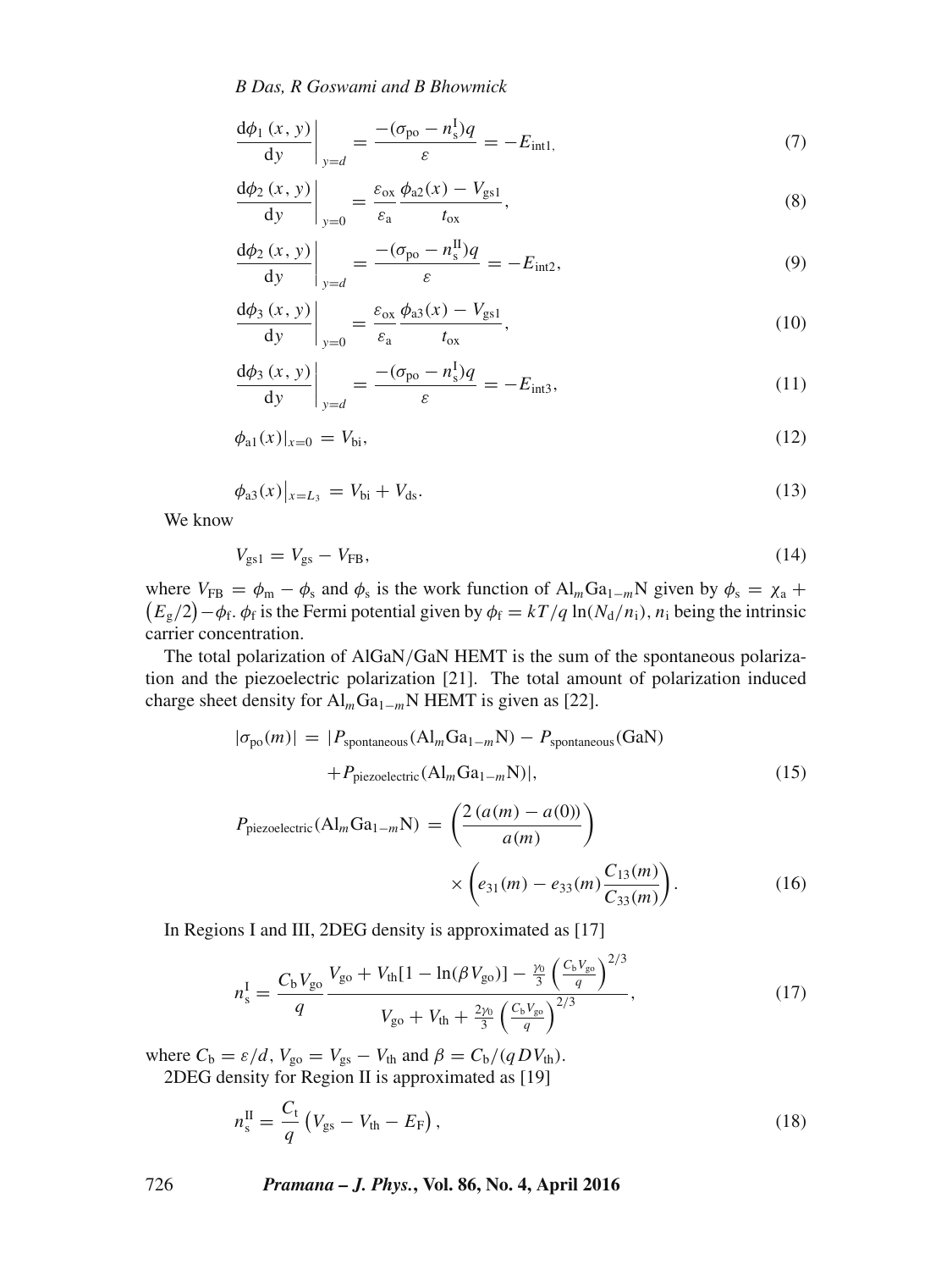where  $V_{\text{th}}$  is given as

$$
V_{\text{th}} = \phi_{\text{m}} - \chi - \Delta E_{\text{C}} - \frac{Q_{\text{ins}}}{C_{\text{ins}}} - \frac{\sigma_{\text{po}}}{C_{\text{t}}} - \frac{qN_{\text{D}}d}{C_{\text{t}}} + \frac{qN_{\text{D}}d^2}{2\varepsilon}.
$$
 (19)

 $\Delta E_C$  is the conduction band discontinuity,  $Q_{ins}$  is the interface charge of the oxide/cap layer interface and  $C_t$  is the total capacitance from gate to channel and given as  $1/C_t$  =  $1/C_{ox} + 1/C_b$ , where  $C_{ox}$  is the oxide capacitance.

Now, as we know surface potential and electric field at the interface of two regions are continuous, we can write boundary condition for the interface of Region I–Region II and Region II–Region III as

$$
\phi_{a1}(x)|_{x=L_1} = \phi_{a2}(x)|_{x=L_1},\tag{20}
$$

$$
\left. \frac{d\phi_{a1}(x)}{dx} \right|_{x=L_1} = \left. \frac{d\phi_{a2}(x)}{dx} \right|_{x=L_1},\tag{21}
$$

$$
\phi_{a2}(x)\Big|_{x=L_2} = \phi_{a3}(x)\Big|_{x=L_2},\tag{22}
$$

$$
\left. \frac{\mathrm{d}\phi_{a2}(x)}{\mathrm{d}x} \right|_{x=L_2} = \left. \frac{\mathrm{d}\phi_{a3}(x)}{\mathrm{d}x} \right|_{x=L_2} . \tag{23}
$$

Now, constants in  $(3)$ ,  $(4)$  and  $(5)$  can be found from the boundary conditions  $(6)$ – $(11)$ and substituting their values in  $(3)$ ,  $(4)$  and  $(5)$ , we get

$$
\phi_1(x, y) = \phi_{a1}(x) + \frac{\varepsilon_{ox}}{\varepsilon_a} \frac{\phi_{a1}(x) - V_{gs1}}{t_{ox}} y
$$
  
+ 
$$
\left(\frac{-E_{int1}}{2d} - \frac{\varepsilon_{ox} \phi_{a1}(x) - V_{gs1}}{\varepsilon_a} \right) y^2, \text{ for } 0 \le x \le L_1,
$$
 (24)

$$
\phi_2(x, y) = \phi_{a2}(x) + \frac{\varepsilon_{ox}}{\varepsilon_a} \frac{\phi_{a2}(x) - V_{gs1}}{t_{ox}} y
$$
  
+ 
$$
\left(\frac{-E_{int2}}{2d} - \frac{\varepsilon_{ox}}{\varepsilon_a} \frac{\phi_{a2}(x) - V_{gs1}}{t_{ox}(2d)}\right) y^2, \text{ for } L_1 \le x \le L_2, \quad (25)
$$

$$
\phi_3(x, y) = \phi_{a3}(x) + \frac{\varepsilon_{ox}}{\varepsilon_a} \frac{\phi_{a3}(x) - V_{gs1}}{t_{ox}} y
$$
  
+ 
$$
\left(\frac{-E_{\text{int3}}}{2d} - \frac{\varepsilon_{ox}}{\varepsilon_a} \frac{\phi_{a3}(x) - V_{gs1}}{t_{ox}(2d)}\right) y^2.
$$
 (26)

The surface potential is obtained by substituting (24), (25) and (26) in (1). We get

$$
\frac{d^2 \phi_{a1}(x)}{dx^2} - \frac{\varepsilon_{ox}}{\varepsilon_a t_{ox} d} \phi_{a1}(x) = \frac{\varepsilon_{ox}}{\varepsilon_a t_{ox} d} \left( \frac{-q N_d}{\varepsilon_a} \frac{\varepsilon_{a1} \varepsilon_{ox} d}{\varepsilon_{ox}} - V_{gs1} \right), \quad \text{for } 0 \le x \le L_1,
$$
\n(27)

$$
\frac{d^2 \phi_{a2}(x)}{dx^2} - \frac{\varepsilon_{ox}}{\varepsilon_a t_{ox} d} \phi_{a2}(x) = \frac{\varepsilon_{ox}}{\varepsilon_a t_{ox} d} \left( \frac{-q N_d}{\varepsilon_a} \frac{\varepsilon_{a1} \varepsilon_{ox} d}{\varepsilon_{ox}} - V_{gs1} \right), \quad \text{for } L_1 \le x \le L_2,
$$
\n(28)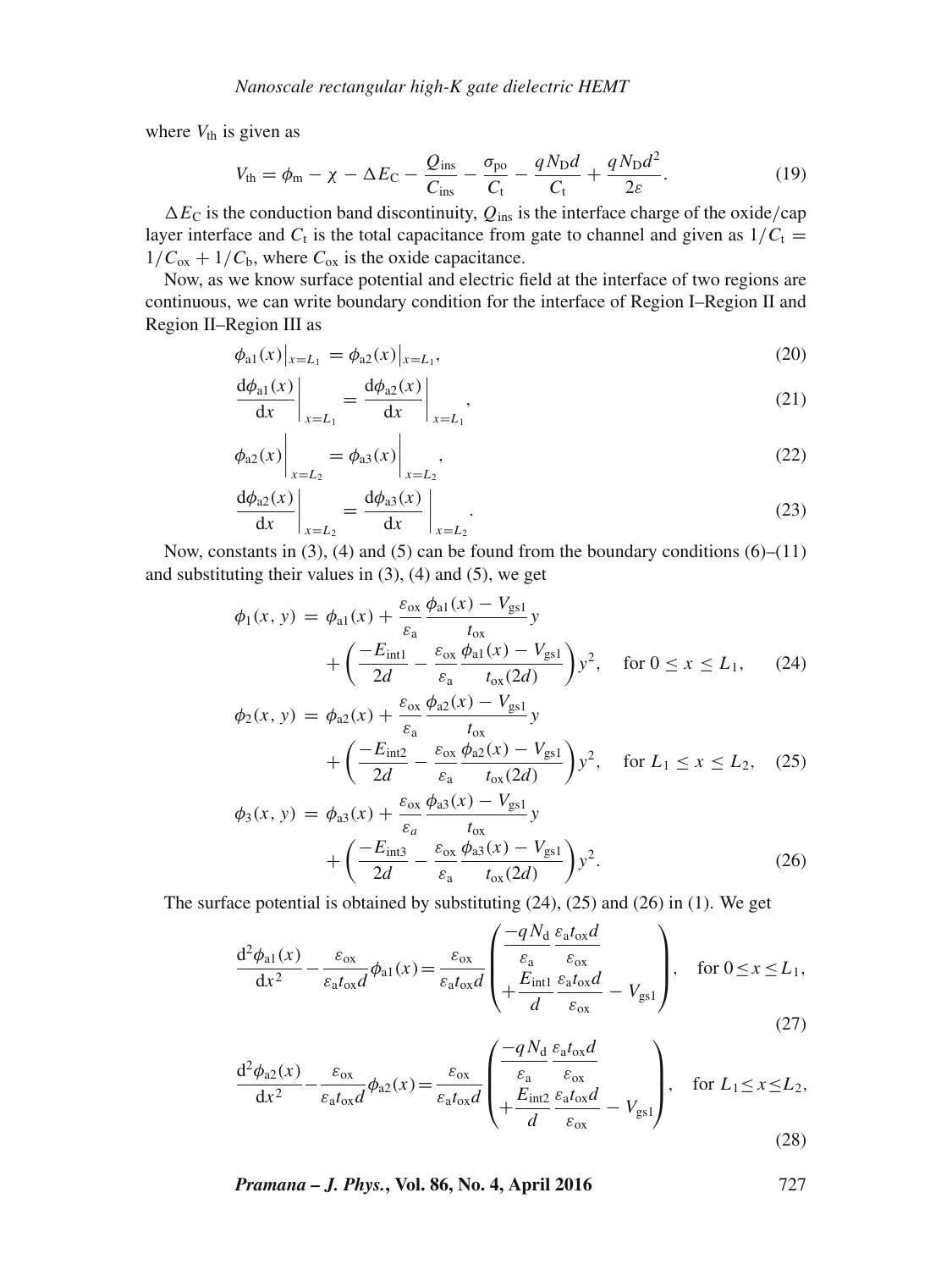$$
\frac{d^2 \phi_{a3}(x)}{dx^2} - \frac{\varepsilon_{ox}}{\varepsilon_a t_{ox} d} \phi_{a3}(x) = \frac{\varepsilon_{ox}}{\varepsilon_a t_{ox} d} \left( \frac{-q N_d}{\varepsilon_a} \frac{\varepsilon_a t_{ox} d}{\varepsilon_{ox}} - V_{gs1} \right), \quad \text{for } L_2 \le x \le L_3.
$$
\n(29)

Solutions of  $(27)$ ,  $(28)$  and  $(29)$  are given as

$$
\phi_{a1}(x) = A e^{+k_1 x} + B e^{-k_1 x} - g_1, \quad \text{for } 0 \le x \le L_1,\tag{30}
$$

$$
\phi_{a2}(x) = Ce^{+k_2x} + De^{-k_2x} - g_2, \quad \text{for } L_1 \le x \le L_2,
$$
\n(31)

$$
\phi_{a3}(x) = E e^{+k_1 x} + F e^{-k_1 x} - g_3, \quad \text{for } L_2 \le x \le L_3,
$$
 (32)

where

$$
k_1^2 = k_2^2 = \frac{\varepsilon_{ox}}{\varepsilon_{a} t_{ox} d}, \quad g_1 = \left(\frac{-q N_d}{\varepsilon_{a} k_1^2} + \frac{E_{\text{int1}}}{dk_1^2} - V_{\text{gs1}}\right),
$$
  

$$
g_2 = \left(\frac{-q N_d}{\varepsilon_{a} k_2^2} + \frac{E_{\text{int2}}}{dk_2^2} - V_{\text{gs1}}\right)
$$

and

$$
g_3 = \left(\frac{-qN_{\rm d}}{\varepsilon_{\rm a}k_1^2} + \frac{E_{\rm int3}}{\mathrm{d}k_1^2} - V_{\rm gs1}\right).
$$

Using boundary conditions (12), (13), (20), (21), (22) and (23), coefficients of (31)– (33) are found to be

$$
A = \frac{\left\{ \frac{(V_{bi} + g_1)(X_1 e^{-k_1 L_3} - Y_1 e^{k_1 L_3}) + (G_2 Y_1 - G_1 Y_2) e^{k_1 L_3}}{+(G_1 X_2 - G_2 X_1) e^{-k_1 L_3} + (V_{bi} + V_{ds} + g_3)(Y_1 X_2 - X_1 Y_2) \right\}}{(X_1 + X_2) e^{-k_1 L_3} - (Y_1 + Y_2) e^{+k_1 L_3}}, \quad (33)
$$

$$
B = \frac{\left\{ \frac{(V_{bi} + g_1)(X_2 e^{-k_1 L_3} - Y_2 e^{k_1 L_3}) + (G_1 Y_2 - G_2 Y_1) e^{k_1 L_3}}{+ (G_2 X_1 - G_1 X_2) e^{-k_1 L_3} + (V_{bi} + V_{ds} + g_3)(Y_2 X_1 - X_2 Y_1) \right\}}{(X_1 + X_2) e^{-k_1 L_3} - (Y_1 + Y_2) e^{+k_1 L_3}}, \quad (34)
$$

$$
C = \frac{\begin{cases} 2e^{-(k_2L_2+k_1L_3)}(k_1\cosh(k_1L_2) \\ +k_2\sinh(k_1L_2))((V_{bi}+g_1)-(G_1+G_2)) \\ + (V_{bi}+V_{ds}+g_3)(e^{-k_1L_2}(k_2-k_1)(X_1+X_2) \\ -e^{k_1L_2}(k_1+k_2)(Y_1+Y_2)) \end{cases}}{2k_2((X_1+X_2)e^{-k_1L_3}-(Y_1+Y_2)e^{+k_1L_3})} \tag{35}
$$

$$
D = \frac{\begin{cases} 2e^{-(k_1L_3-k_2L_2)}(k_2\sinh(k_1L_2)) \\ -k_1\cosh(k_1L_2))((V_{bi}+g_1)-(G_1+G_2)) \\ +(V_{bi}+V_{ds}+g_3)(e^{-k_1L_2}(k_2+k_1)(X_1+X_2) \\ -e^{k_1L_2}(k_2-k_1)(Y_1+Y_2)) \end{cases}}{2k_2((X_1+X_2)e^{-k_1L_3}-(Y_1+Y_2)e^{+k_1L_3})} \tag{36}
$$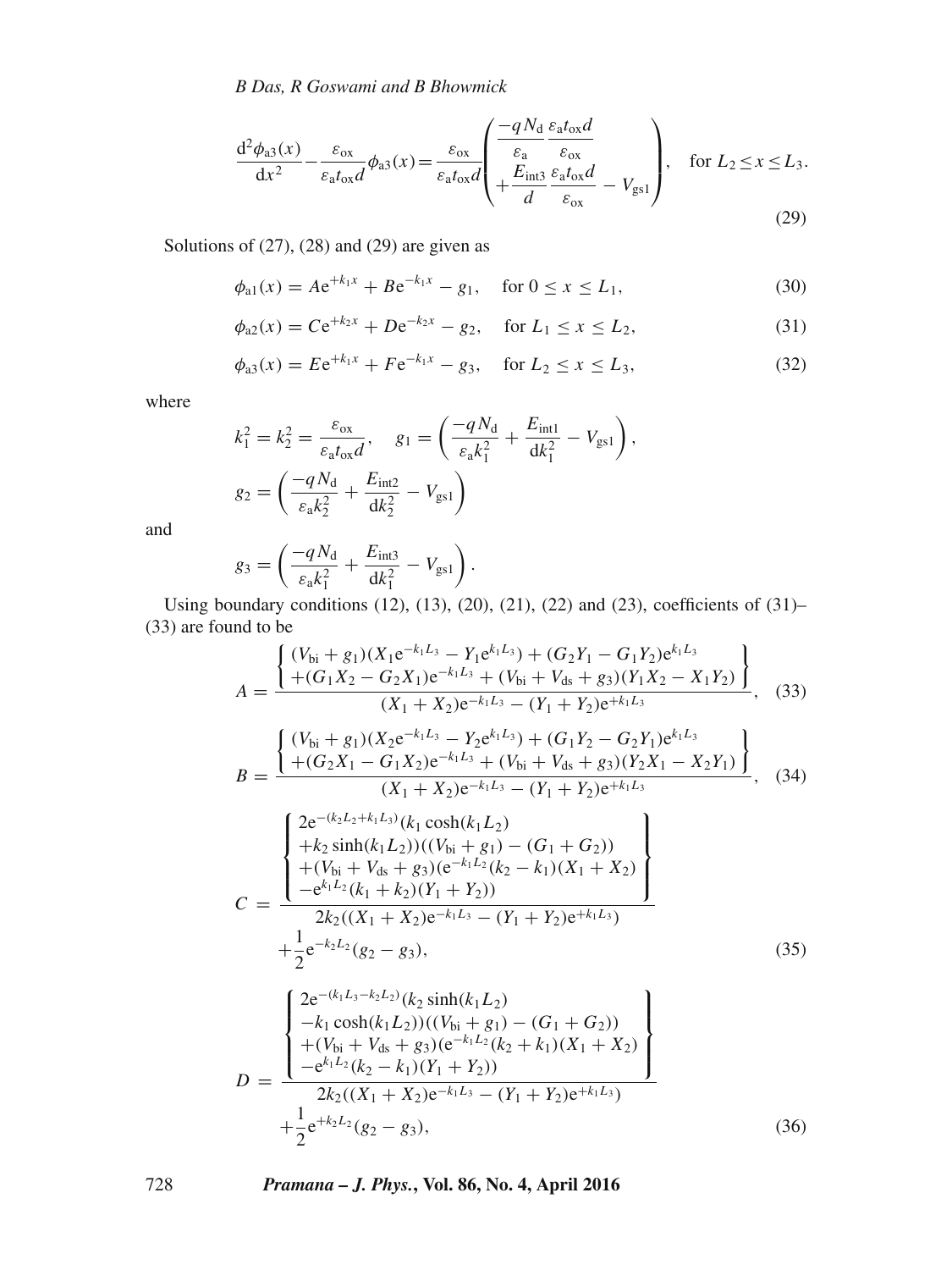$$
E = \frac{\left\{ \frac{((V_{bi} + g_1) - (G_1 + G_2))e^{-k_1 L_3}}{-(V_{bi} + V_{ds} + g_3)(Y_1 + Y_2)} \right\}}{(X_1 + X_2)e^{-k_1 L_3} - (Y_1 + Y_2)e^{+k_1 L_3}},
$$
\n(37)

$$
F = \frac{\left\{ \frac{(V_{bi} + V_{ds} + g_3)(X_1 + X_2)}{-((V_{bi} + g_1) - (G_1 + G_2))e^{k_1 L_3}} \right\}}{(X_1 + X_2)e^{-k_1 L_3} - (Y_1 + Y_2)e^{+k_1 L_3}},
$$
\n(38)

where

$$
X_1 = \frac{e^{-k_1(L_1 - L_2)} (e^{k_2(L_1 - L_2)} (k_1 + k_2)^2 - e^{-k_2(L_1 - L_2)} (k_1^2 - k_2^2))}{4k_1k_2},
$$
  
\n
$$
X_2 = \frac{e^{k_1(L_1 + L_2)} (k_1^2 - k_2^2) \sinh(k_2(L_1 - L_2))}{2k_1k_2},
$$
  
\n
$$
Y_1 = \frac{e^{-k_1(L_1 + L_2)} (k_2^2 - k_1^2) \sinh(k_2(L_1 - L_2))}{2k_1k_2},
$$
  
\n
$$
Y_2 = \frac{e^{k_1(L_1 - L_2)} (e^{-k_2(L_1 - L_2)} (k_1 + k_2)^2 - e^{k_2(L_1 - L_2)} (k_1^2 - k_2^2))}{4k_1k_2},
$$
  
\n
$$
G_1 = \frac{\left\{ e^{-k_1 L_1} ((g_2 - g_3) (k_1 \cosh(k_2(L_1 - L_2))) \right\}}{2k_1} + k_2 \sinh(k_2(L_1 - L_2))) + k_1(g_1 - g_2))\right\}}
$$

and

$$
G_2 = \frac{\left\{\frac{e^{k_1 L_1}((g_2 - g_3)(k_1 \cosh(k_2(L_1 - L_2)))}{-k_2 \sinh(k_2(L_1 - L_2))) + k_1(g_1 - g_2))}\right\}}{2k_1}.
$$

## 3.1 *Surface potential*

Surface potential for channel length  $x = 0$  to  $x = L_3$  can be given as

$$
\phi_a(x) = \phi_{a1}(x) + \phi_{a2}(x) + \phi_{a3}(x),\tag{39}
$$

where  $\phi_{a1}(x)$ ,  $\phi_{a2}(x)$  and  $\phi_{a3}(x)$  are given by (31), (32) and (33).

### 3.2 *Channel potential*

Channel potential for channel length  $x = 0$  to  $x = L_3$  can be determined by substituting  $y = d$  in (24), (25) and (26).

Therefore, the channel potential is given by

$$
\phi(x, d) = \phi_1(x, d) + \phi_2(x, d) + \phi_3(x, d),\tag{40}
$$

where

$$
\phi_1(x, d) = \phi_{a1}(x) + \frac{\varepsilon_{ox}}{\varepsilon_a} \frac{\phi_{a1}(x) - V_{gs1}}{2t_{ox}} d + \frac{-E_{int1}d}{2}, \quad \text{for } 0 \le x \le L_1, \tag{41}
$$

*Pramana – J. Phys.***, Vol. 86, No. 4, April 2016** 729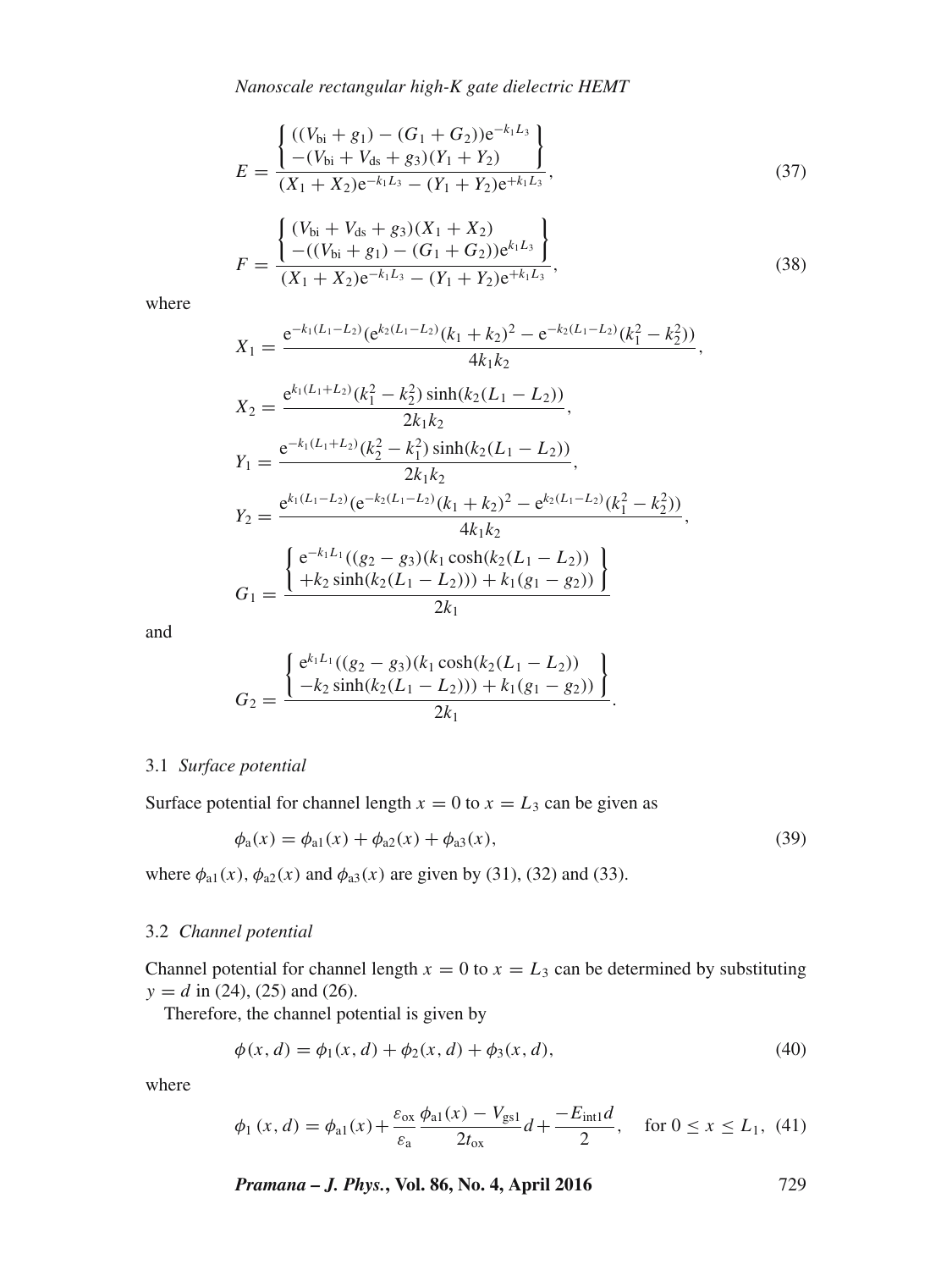*B Das, R Goswami and B Bhowmick*

$$
\phi_2(x, d) = \phi_{a2}(x) + \frac{\varepsilon_{ox}}{\varepsilon_a} \frac{\phi_{a2}(x) - V_{gs1}}{2t_{ox}} d + \frac{-E_{int2}d}{2}, \quad \text{for } L_1 \le x \le L_2,
$$
\n(42)

$$
\phi_3(x, d) = \phi_{a3}(x) + \frac{\varepsilon_{ox}}{\varepsilon_a} \frac{\phi_{a3}(x) - V_{gs1}}{2t_{ox}} d + \frac{-E_{\text{int3}}d}{2}, \quad \text{for } L_2 \le x \le L_3.
$$
\n(43)

#### 3.3 *Electric field*

In this paper, we have assumed vertical electric field at the heterointerface to be uniform and it has been used as boundary condition.

Lateral electric field, which is responsible for current drive in the channel, can be expressed as

$$
E_{fx} = -\frac{\mathrm{d}\phi(x)}{\mathrm{d}x}.\tag{44}
$$

Now, electric field along the channel length  $x = 0$  to  $x = L_3$  can be obtained from (41), (42), (43) and (44).

Electric field along the channel can be expressed as

$$
E_{fx} = E_{fx1} + E_{fx2} + E_{fx3},\tag{45}
$$

where

$$
E_{fx1} = -\left(1 + \frac{\varepsilon_{\text{ox}}d}{2\varepsilon_{\text{ox}}t_{\text{ox}}}\right)\frac{\mathrm{d}\phi_1(x)}{\mathrm{d}x}, \quad \text{for } 0 \le x \le L_1,\tag{46}
$$

$$
E_{fx2} = -\left(1 + \frac{\varepsilon_{ox}d}{2\varepsilon_{ox}t_{ox}}\right)\frac{d\phi_2(x)}{dx}, \quad \text{for } L_1 \le x \le L_2,
$$
 (47)

$$
E_{fx3} = -\left(1 + \frac{\varepsilon_{ox}d}{2\varepsilon_{ox}t_{ox}}\right)\frac{d\phi_3(x)}{dx}, \quad \text{for } L_2 \le x \le L_3. \tag{48}
$$

The drain current in channel [24]

$$
I_{\text{ds}}(x) = q w n_{\text{s}}(x) V(x),\tag{49}
$$

where q is the electron charge,  $w$  is the gate width and  $V(x)$  is the carrier velocity.

$$
V(x) = \frac{\mu E(x)}{1 + (E(x)/E_c)}, \quad \text{for } E < E_c,\tag{50}
$$

$$
= V_{\text{sat}}, \quad \text{for } E > E_{\text{c}}.\tag{51}
$$

In linear region, we have

$$
V(x) = \frac{\mu E(x)}{1 + (E(x)/E_{c})} = \frac{\mu E(x)}{1 + (\mu E(x)/V_{sat})} = \frac{\mu V_{sat} E(x)}{V_{sat} + \mu E(x)},
$$
(52)

where  $V_{\text{sat}}$  is the saturation velocity and  $\mu$  is the mobility of the carriers.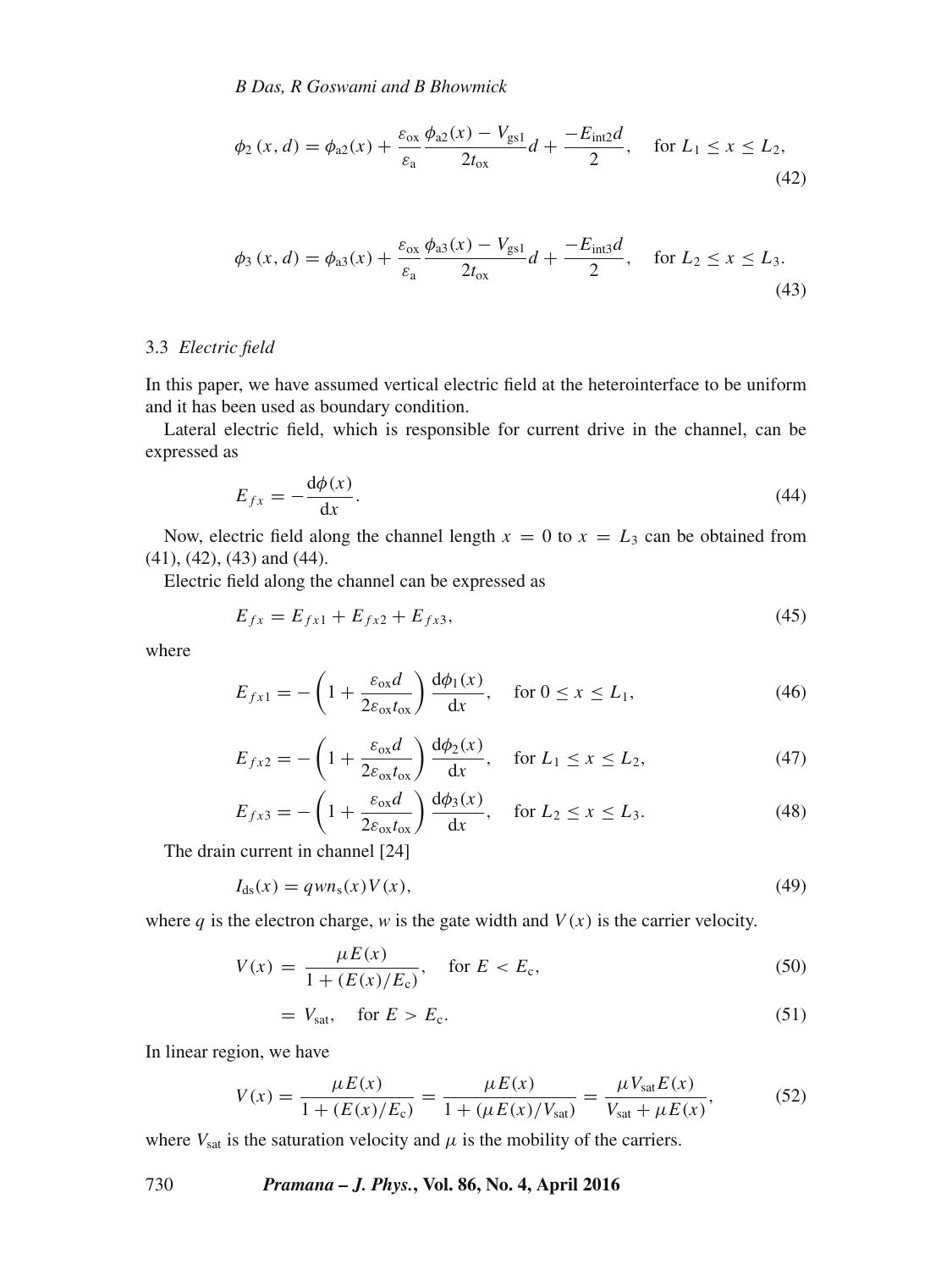Putting the value of  $n_s(x)$  from (18)

$$
I_{\rm ds}(x) = q w n_{\rm s}(x) \frac{\mu E(x) V_{\rm sat}}{V_{\rm sat} + \mu E(x)},
$$
  
= 
$$
q W \left[ \frac{C_{\rm t}}{q} (V_{\rm gs} - V_{\rm th} - E_{\rm F}) \right] \frac{\mu E(x) V_{\rm sat}}{V_{\rm sat} + \mu E(x)},
$$
(53)

where

$$
C_{\rm t}=\frac{C_{\rm ox}C_{\rm b}}{C_{\rm ox}+C_{\rm b}},
$$

 $C_{\text{ox}}$  and  $C_{\text{b}}$  are oxide and bulk capacitances.

In saturation region,

$$
V(x) = Vsat, \quad Ids(x) = q w ns(x) Vsat.
$$
\n(54)

Putting  $n_s(x)$  we get

$$
I_{\rm ds}(x) = qw \left[ \frac{C_{\rm t}}{q} \left( V_{\rm gs} - V_{\rm th} - E_{\rm F} \right) \right] V_{\rm sat}.
$$

#### **4. Results and discussions**

The mathematical model developed for potential and electric field has been compared with simulated structure. The Sentaurus TCAD [23] is used to simulate the structure. The physical models used for the simulation are: hydrodynamic model for determining carrier temperature, Fermi–Dirac statistics for high doping concentration, mobility model used are eHighfieldsaturation and doping dependence, SRH and Auger models have been used as recombination models and band-gap narrowing effect has been disabled. Polarization charges have been included in the heterointerface and interface charges at oxide/cap layer interface. Traps have been included for AlGaN and GaN layers. Our mathematical model is compared with simulated structure for different gate lengths, mole fractions and drain voltages. Our model device has mole fraction less than 0.4 because HEMT devices with mole fractions greater than 0.4 are not of high quality [21].

In figure 2 variation of surface potential for different gate lengths is shown. It is observed that surface potential is symmetrical about the middle of the channel, and it decreases with increase in gate length, where at the middle, minimum channel potential decreases with increase in gate length and it shows the presence of short channel effect. Moreover, the potential minimum increases with the decrease in gate length, which result in reduced barrier and signify the presence of barrier lowering effect.

Variations of surface potential for different mole fractions are shown in figure 3 which depicts that simulated results completely matched with modelled results. Variations of surface potential for different drain voltages can be observed in figure 4. Here, it can be seen that at drain side, with increase in drain voltage, surface potential increases due to increase of reverse bias near the drain. The modelled results are in close agreement with the simulated structure except near the source and the drain because of the finite values in boundary conditions. In figure 5, variations of channel potential for different gate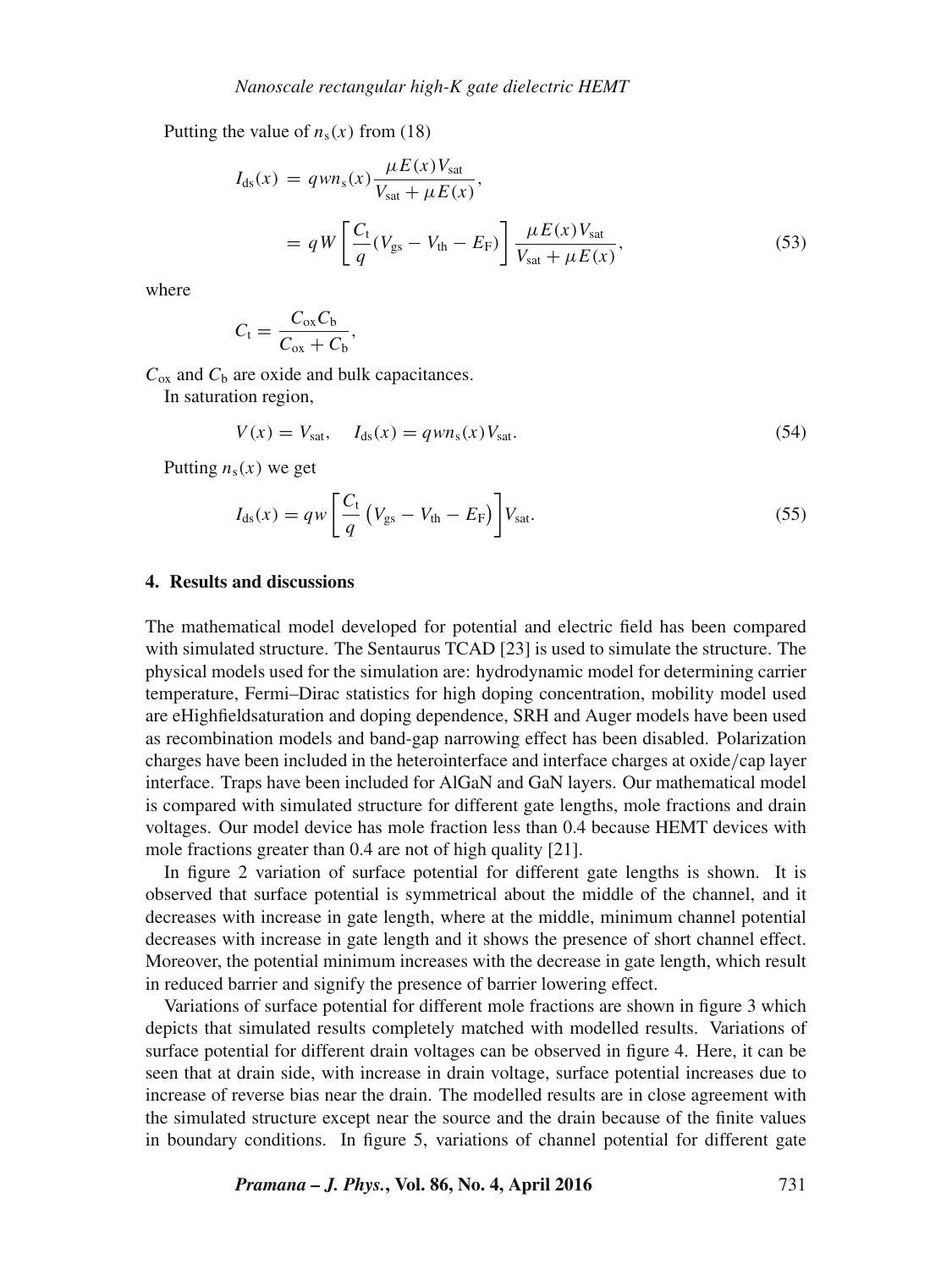

Figure 2. Plot of surface potential vs. channel position for different gate lengths (GL) of 80 nm, 0.1  $\mu$ m and 0.12  $\mu$ m for fixed drain voltage = 0.4 V, mole fraction = 0.2 and gate voltage  $= -6.2$  V.



**Figure 3.** Plot of surface potential vs. channel position for mole fractions  $= 0.1$ , 0.2 and 0.3 for 100 nm gate length at a constant drain voltage of 0.4 V. Gate voltage  $= -5.3, -6.2$  and  $-10.4$  V for 0.1, 0.2 and 0.3 mole fractions.



**Figure 4.** Plot of surface potential vs. channel position for drain voltage  $= 0.4$ , 0.6 and 0.8 V for gate length = 100 nm, mole fraction = 0.2 and gate voltage =  $-6.2$  V.

lengths are shown and it is observed that as gate length increases, the potential minimum decreases in a way similar to the drain current. It is observed that potential is less in source side for all gate lengths. This signifies the presence of short channel effect. Modelled results closely match with the simulation. Figure 6 shows variation of channel potential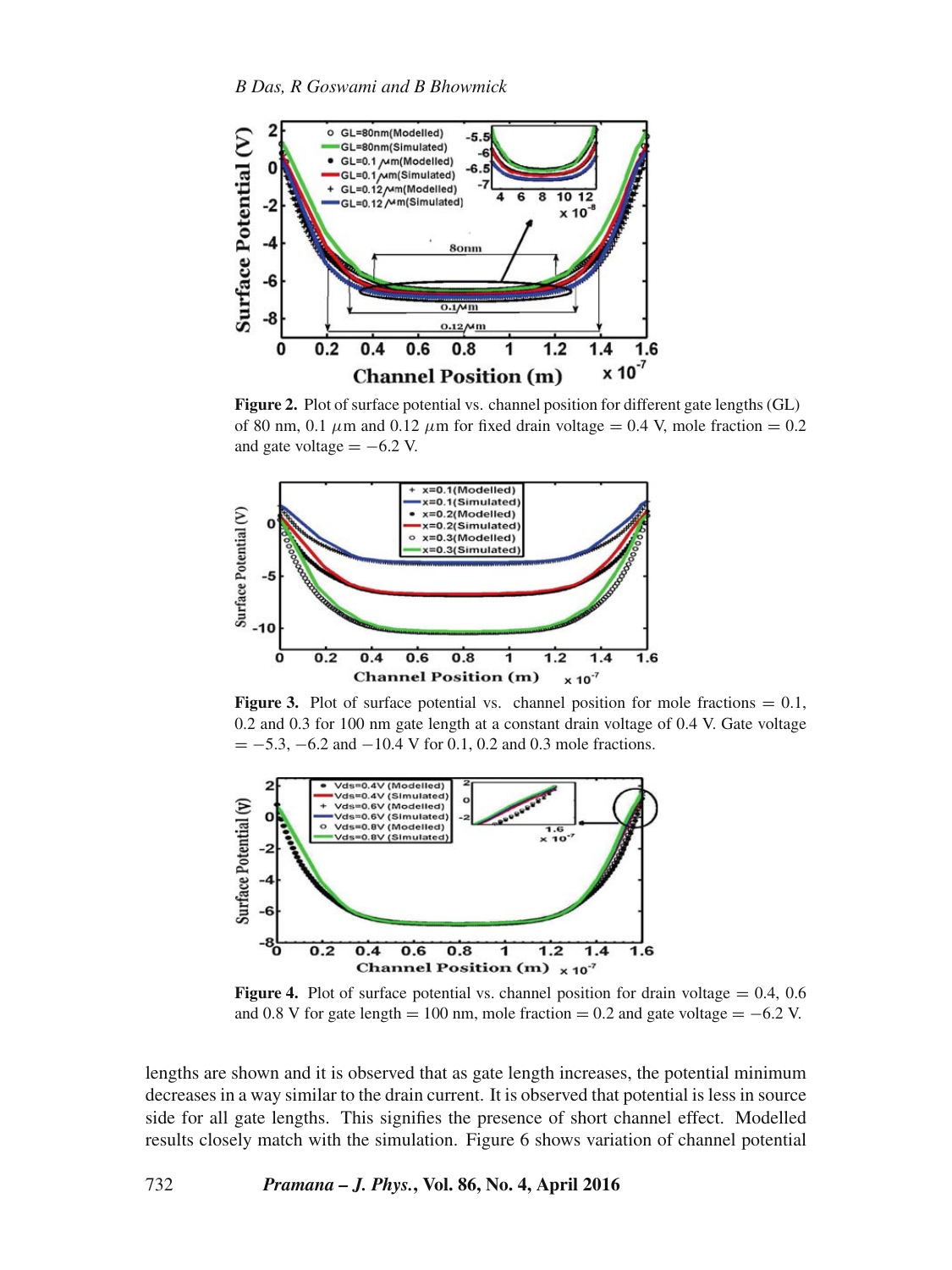

**Figure 5.** Plot of channel potential vs. channel position for three different gate lengths (GL) of 80 nm, 0.1  $\mu$ m and 0.12  $\mu$ m for a constant drain voltage of 0.4 V at mole fraction = 0.2 and gate voltage =  $-6.2$  V.



Figure 6. Plot of channel potential vs. channel position for different mole fractions of 0.1, 0.2 and 0.3 for 100 nm gate length at a constant drain voltage of 0.4 V. Gate voltage  $= -5.3, -6.2$  and  $-10.4$  V for mole fraction  $= 0.1, 0.2$  and 0.3.



**Figure 7.** Plot of channel potential vs. channel position for different drain voltages of  $V_{ds} = 0.4$ , 0.6 and 0.8 V at gate voltage = -6.2 V, gate length = 100 nm and mole  $fraction = 0.2$ .

for different mole fractions, where, we have observed simulation results closely agree with the model result.

Variations of channel potential for different drain voltages are shown in figure 7 and it was observed that with increase of drain voltage, channel potential increases leading to increase in current. In figure 8, variations of electric field across the channel for different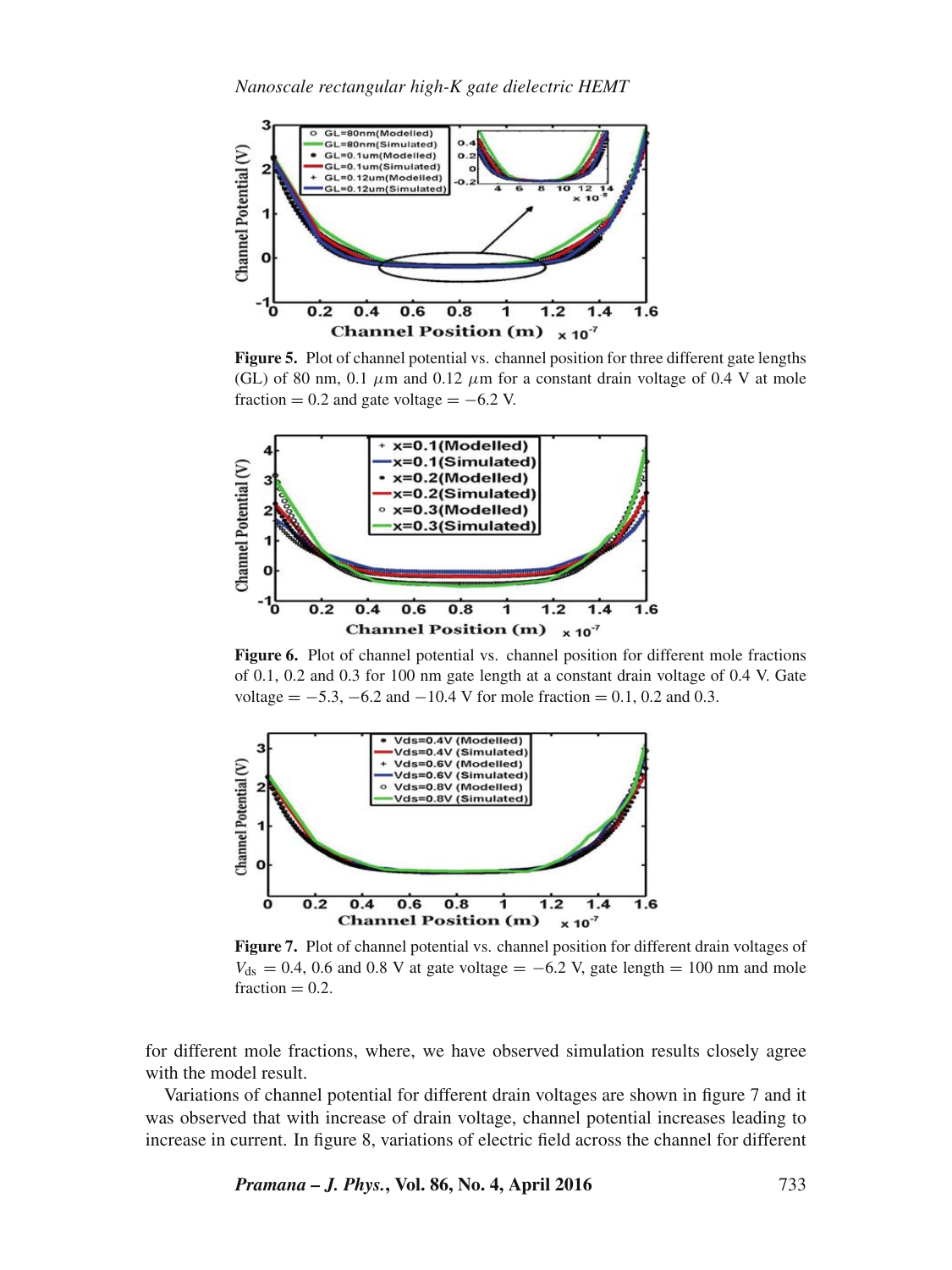

**Figure 8.** Plot of electric field vs. channel position for different gate lengths (GL) of 80 nm, 0.1  $\mu$ m and 0.12  $\mu$ m for a constant drain voltage of 0.4 V at mole fraction = 0.2 and gate voltage  $= -6.2$  V.



Figure 9. Plot of electric field vs. channel position for different mole fractions of 0.1, 0.2 and 0.3 for 100 nm gate length at a constant drain voltage of 0.4 V. Gate voltage  $= -5.3, -6.2$  and  $-10.4$  V for mole fraction  $= 0.1, 0.2$  and 0.3.



**Figure 10.** Plot of electric field vs. channel position for a fixed gate length of 100 nm at three different drain voltages of 0.4, 0.6 and 0.8 V at gate voltage  $= -6.2$  V and mole fraction  $= 0.2$ .

gate lengths are shown, and it is found that simulated results closely match with the modelled results except near the source and the drain end which might be due to the finite values used in boundary conditions.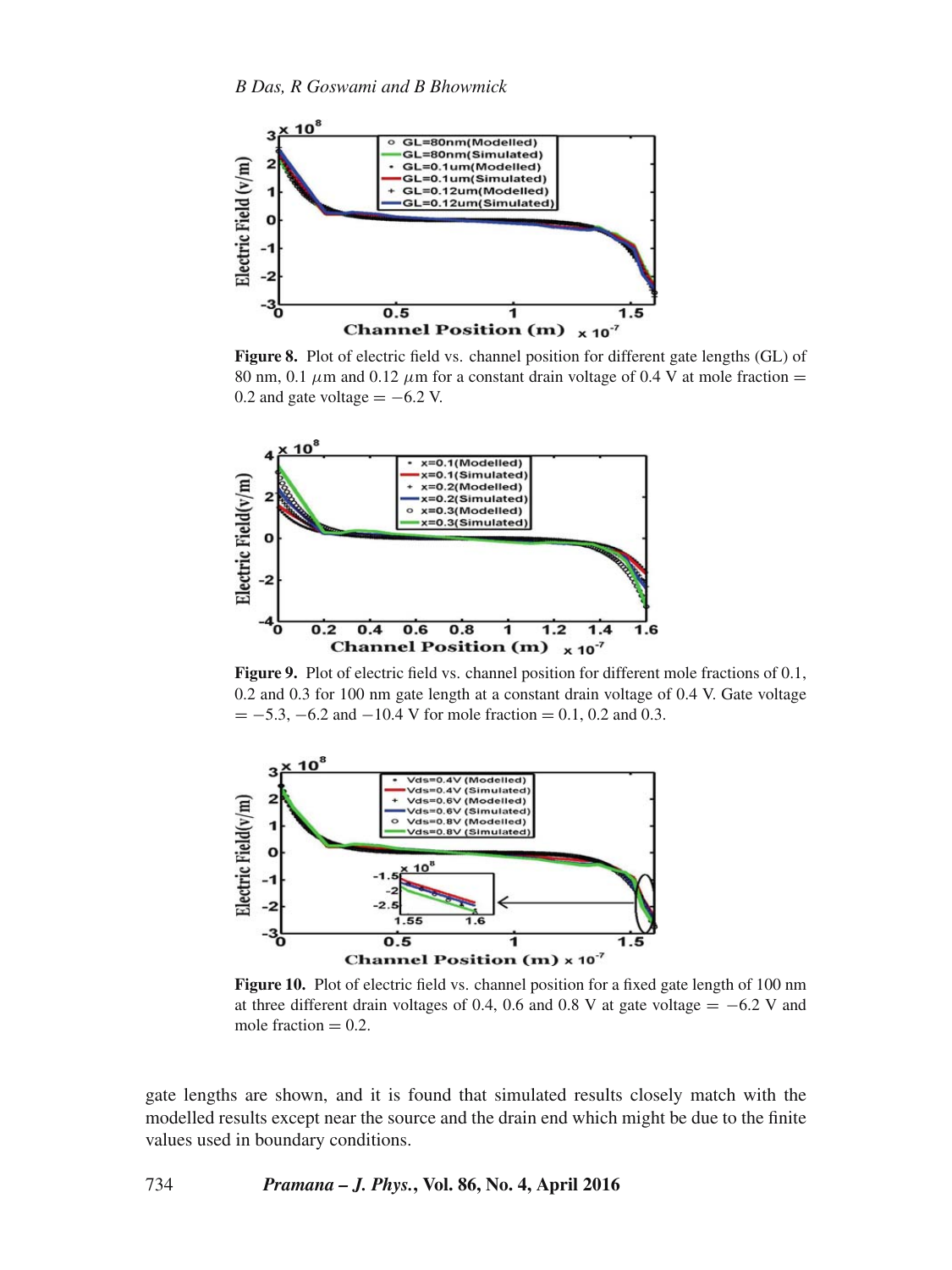

**Figure 11.** Drain current vs. gate to source voltage graph for mole fraction  $= 0.1, 0.2$ and 0.3.

Figure 9 shows variation of lateral electric field with different mole fractions. It is observed that simulated results match closely with the modelled results. Variations of electric field across the channel for different drain voltages are shown in figure 10 and it can be observed that in the drain side, lateral electric field increases with drain voltage in a similar way as channel potential, shown in figure 7. Figure 11 predicts the drain current of the proposed device for varying mole fractions. The simulated data are compared with the model values obtained from analytical expressions given in (53) and (55). The simulated data closely approach the analytical values.

#### **5. Conclusion**

The analytical model presented in this paper for surface potential, channel potential, electric field and drain current is found to be valid for AlGaN/GaN HEMT with high-K gate dielectric without using any fitting parameter and serves efficiently for HEMT with gate dielectric.

#### **References**

- [1] U K Mishra, Y F Wu, B P Keller, S Keller and S P Denbaars, *IEEE Trans. Microwa*v*e Theory Tech.* **46(6)**, 756 (1998)
- [2] U K Mishra, P Parikh and Y F Wu, *Proc. IEEE* (2002) pp. 1022–1031
- [3] M S Shur, R Gaska, A Khan and G Simin, Wide band gap electronic devices, *Proc. 4th IEEE Int. Caracas Conf. on De*v*ices, Circuits and Systems* (Aruba, 2002), pp. D051-1–D051-8
- [4] A V Vertiatchikh and L F Eastman, *IEEE Electron De*v*ice Lett.* **24**(**9**), 535 (2003)
- [5] G Meneghesso, G Verzellesi, F Danesin, F Rampazzo, F Zanon, A Tazzoli, M Meneghini and E Zanoni, *IEEE Trans. De*v*ice Mater. Rel.* **8**(**2**), 332 (2009)
- [6] V Adivarahan, M Gaeyski, W H Sun, H Fatima, A Koudymov, S Saygi, J Yang, M A Khan, A Tarakji, M S Shur and R Gaska, *IEEE Electron De*v*ice Lett.* **24**(**9**), 541 (2003)
- [7] C Liu, E F Chor and L S Tan, *Appl. Phys. Lett.* **88**(**17**), 173504-1173504-3 (2006)
- [8] P D Ye, B Yeng, K K Ng, J Bude, G D Wilk, S Halder and J Hwang, *Appl. Phys. Lett.* **86**(**6**), 063501-063501-3 (2005)
- [9] A Koudymov, M S Shur, G Simin, K Chu, P C Chao, C Lee, J Jimenez and A Balisteri, *IEEE Trans. Electron De*v*ices* **55**(**3**), 712 (2008)